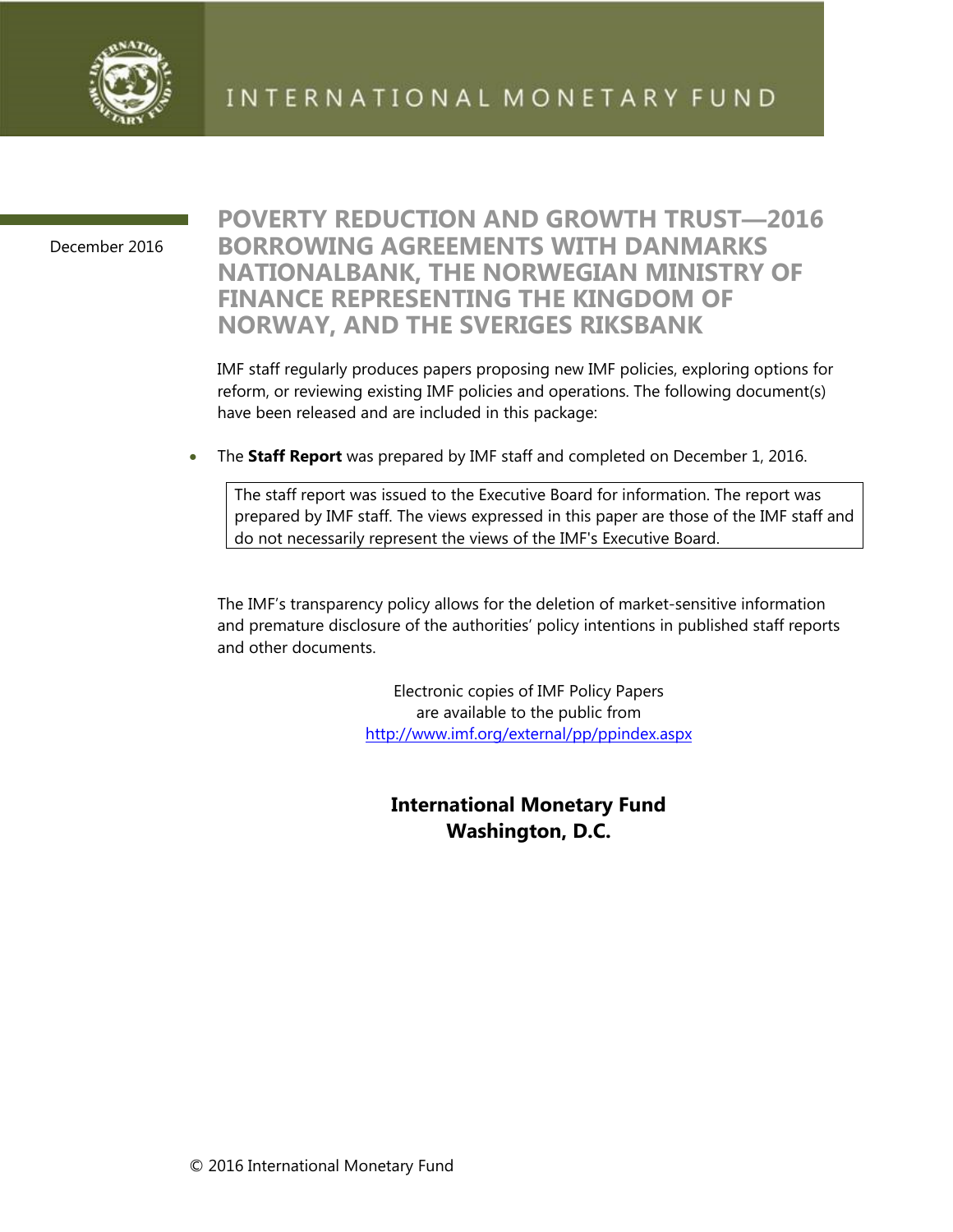

December 1, 2016

**POVERTY REDUCTION AND GROWTH TRUST—2016 BORROWING AGREEMENTS WITH DANMARKS NATIONALBANK, THE NORWEGIAN MINISTRY OF FINANCE REPRESENTING THE KINGDOM OF NORWAY, AND THE SVERIGES RIKSBANK** 

Approved By **Andrew Tweedie and Sean Hagan** 

Prepared by the Finance and Legal Departments

### **INTRODUCTION**

**1.** The Fund, as Trustee of the Poverty Reduction and Growth Trust (PRGT or Trust), entered into an amendment of the 2010 borrowing agreement with Danmarks Nationalbank, and new borrowing agreements with the Norwegian Ministry of Finance representing the Kingdom of Norway and the Sveriges Riksbank (hereafter Denmark, Norway, and Sweden, respectively), by which the counterparties will provide new resources to the Loan Accounts of the PRGT in the total amount of SDR 1.1 billion (see attachments). The augmentation under the amendment and the two new agreements are the first three loan contributions to be concluded in the context of the current Board-endorsed effort to raise SDR 11 billion in new PRGT loan resources.<sup>1</sup> These amendment and new agreements became effective on November 17, 2016.

**2.** Pursuant to Section III, paragraph 2 of the Instrument to establish the PRGT, the Managing Director is authorized to enter into borrowing agreements and agree to their terms and conditions with lenders to the Loan Accounts of the Trust. This paper presents the amendment to augment the existing agreement with Denmark and the two borrowing agreements with Norway and Sweden to the Executive Board for information.

<sup>1</sup> See *Update on the Financing of the Fund's Concessional Assistance and Proposed Amendments to the PRGT* (4/7/2014)*.*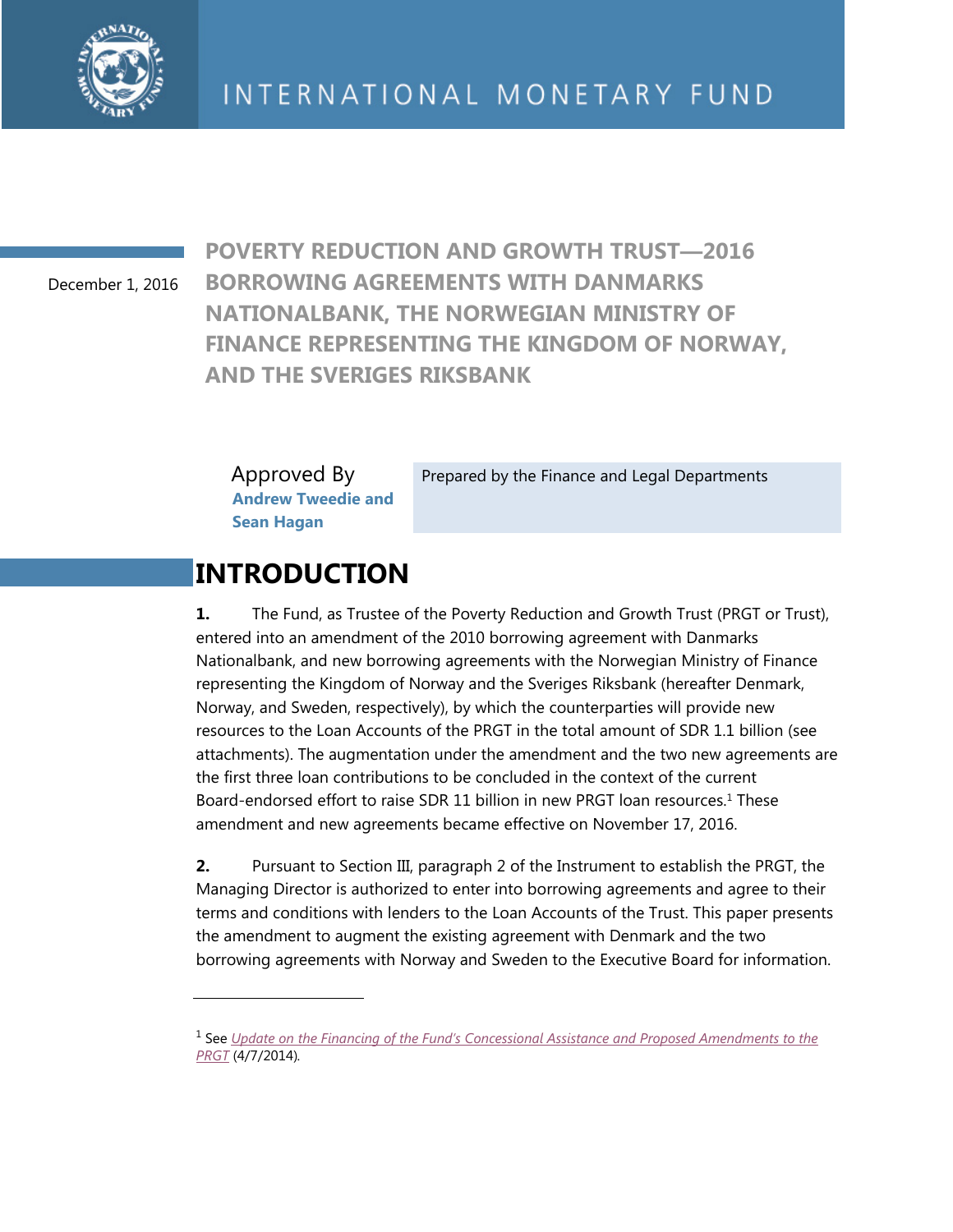**3.** The borrowing agreements embody recent changes to the Fund's framework for concessional lending to low-income countries, namely: (i) the extensions of the commitments and drawdown period for PRGT loans to end-2020 and -2024, respectively; (ii) the incorporation of the Chinese Renminbi (RMB) interest rate instrument of six-month maturity for borrowing agreements in currencies; and (iii) the provision that if the derived six-month SDR interest rate formula applicable to the two new agreements results in a negative rate, the applicable interest rate shall be zero percent.  $2, 3$ 

# **PRINCIPAL ELEMENTS OF THE BORROWING AGREEMENTS**

**4. Account designations**. The borrowing agreements with Denmark and Sweden (in a total amount of SDR 500 million each) are for the benefit of the General Loan Account (GLA) to finance disbursements under any of the facilities of the Trust.<sup>4</sup> The borrowing agreement with Norway (in a total amount of SDR 300 million) is for the benefit of the Stand-By Credit Facility (SCF) and the Rapid Credit Facility (RCF) Loan Accounts of the Trust to finance disbursements up to SDR 150 million under each of those facilities.

**5. Drawings on commitments**. Drawings under all the agreements can be made through December 31, 2024. The notification period of the intention to draw is five business days (creditor's location).

**6. Denomination and media**. Loan commitments and operations are denominated in SDRs. Disbursements are to be made by the transfer of the equivalent amount of Euros for Denmark (paragraph 3(a)) and U.S. dollars for Norway and Sweden (paragraph 4(a)) to an account specified by the Trustee, unless otherwise agreed between the Trustee and the creditors. Payments of principal and interest by the Trust are to be made in Euros for Denmark (paragraph 6(a)) and U.S. dollars for Norway and Sweden (paragraph 7(a)) or in other media as may be agreed between the Trustee and the creditors.

-

<sup>2</sup> See *Update on the Mobilization of Loan Resources for PRGT Lending, Proposed Amendment to the PRGT Instrument, and Floor for the Six-Month Derived SDR Interest Rate* (9/13/2016).

<sup>&</sup>lt;sup>3</sup> Effective October 1, 2016, the six-month derived SDR interest rate is based on the Chinese treasury bill rate, the Euro-denominated euro government bond yield for bonds rated AA and above (as published by the ECB), the Japanese treasury bill rate, the Libor, and the U.S. treasury bill rate (all at six months maturity), see *Update on the Mobilization of Loan Resources for PRGT Lending, Proposed Amendment to the PRGT Instrument, and Floor for the Six-Month Derived SDR Interest Rate* (9/13/2016).

<sup>4</sup> For Denmark, amount comprises of SDR 200 million under the 2010 borrowing agreement and of the augmentation of SDR 300 million.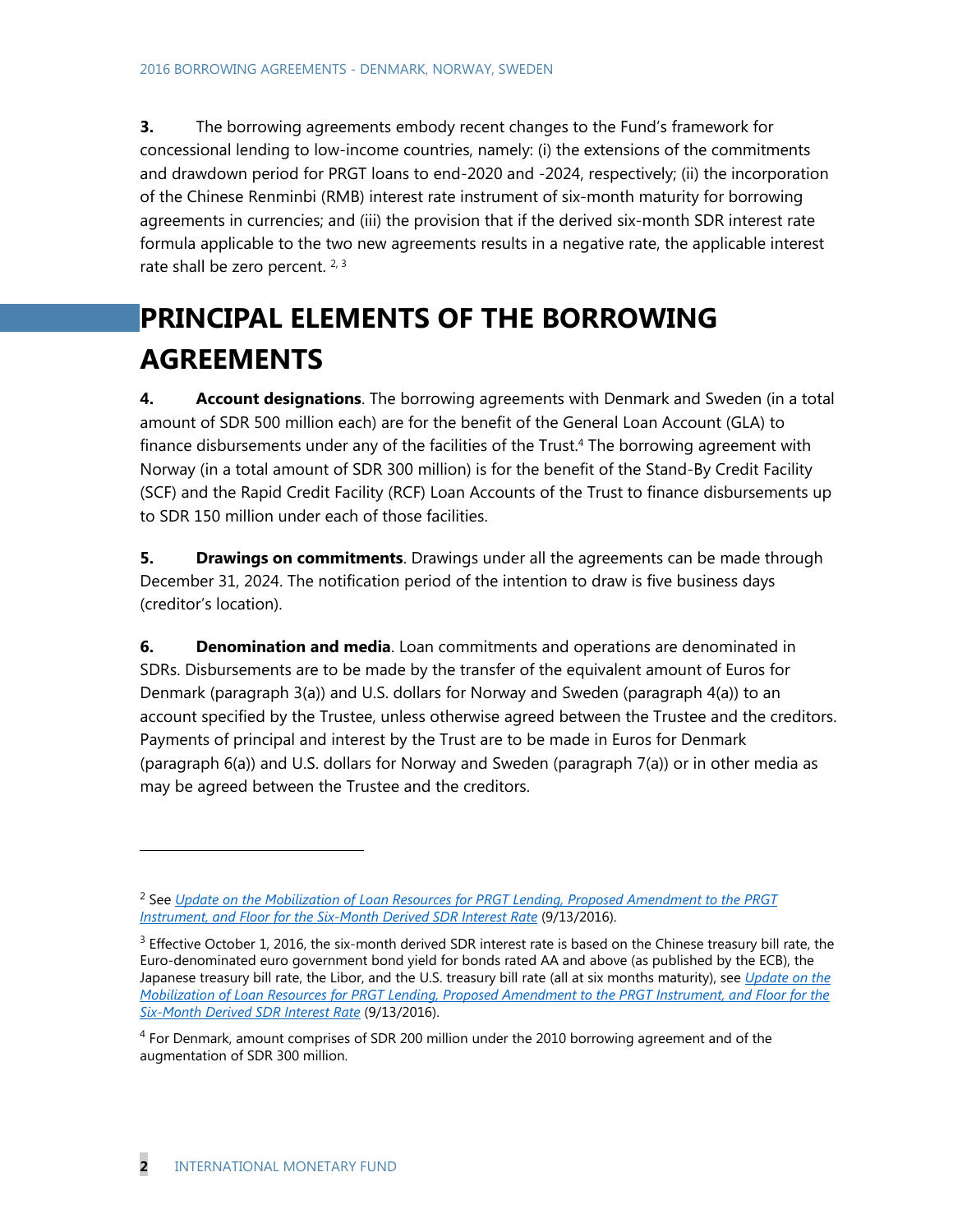**7. Maturity**. Paragraph 4(a) for Denmark and paragraph 5(a) for Norway and Sweden provide for each drawing to be repaid in accordance with the repayment schedule for loan disbursements under the facility of the Trust for which it was drawn.

**8. Interest**. The borrowing agreement provides for outstanding drawings to earn interest at the six-month derived SDR rate, provided that if such calculation results in a negative interest rate, the interest rate shall be zero percent (paragraph 5(a) for Denmark and paragraph 6(a) for Norway and Sweden). Interest will be payable on a semi-annual basis promptly after June 30 and December 31 of each year (paragraph 5(b) for Denmark and paragraph 6(b) for Norway and Sweden).

**9. Suspension of drawings in event of nonpayment by the Trust**. In the event that any installment of principal or interest is not paid under the agreement within a period of ten days after its due date, the proposed agreement provides for the suspension of further drawings pending consultations on this matter with the respective creditor (paragraph 2(b)).

**10.** Transfer of claims. Provision is made in the agreements for the voluntary transfer of claims on the Trust to a limited group of official-sector entities and for temporary suspension of disbursements at any time prior to June 30, 2024, in the event of a liquidity need by the creditor.

**11. Encashment**. Sweden's agreement includes the right to seek early repayment of outstanding claims on the Trust in case of balance of payments and reserve needs, and authorizes drawings by the Trustee to fund such encashment requests of other participating creditors to any of the Loan Accounts of the Trust. The right to encashment under the agreements is in all cases subject to the availability of resources under borrowing agreements of other participating creditors.

# **CONCLUSION**

**12.** The augmentation of Denmark's existing borrowing agreement and the new borrowing agreements with Norway and Sweden are the first PRGT loan contributions under the 2015/16 PRGT loan mobilization round and represent an important first step towards meeting the SDR 11 billion target. The participation of Sweden, a new PRGT loan provider, is also an important step towards a more broad-based and inclusive participation. Nevertheless, additional bilateral loan contributions, including from other new lenders, are still needed to ensure that the Trust remains in a position to meet low-income countries' needs over the medium term.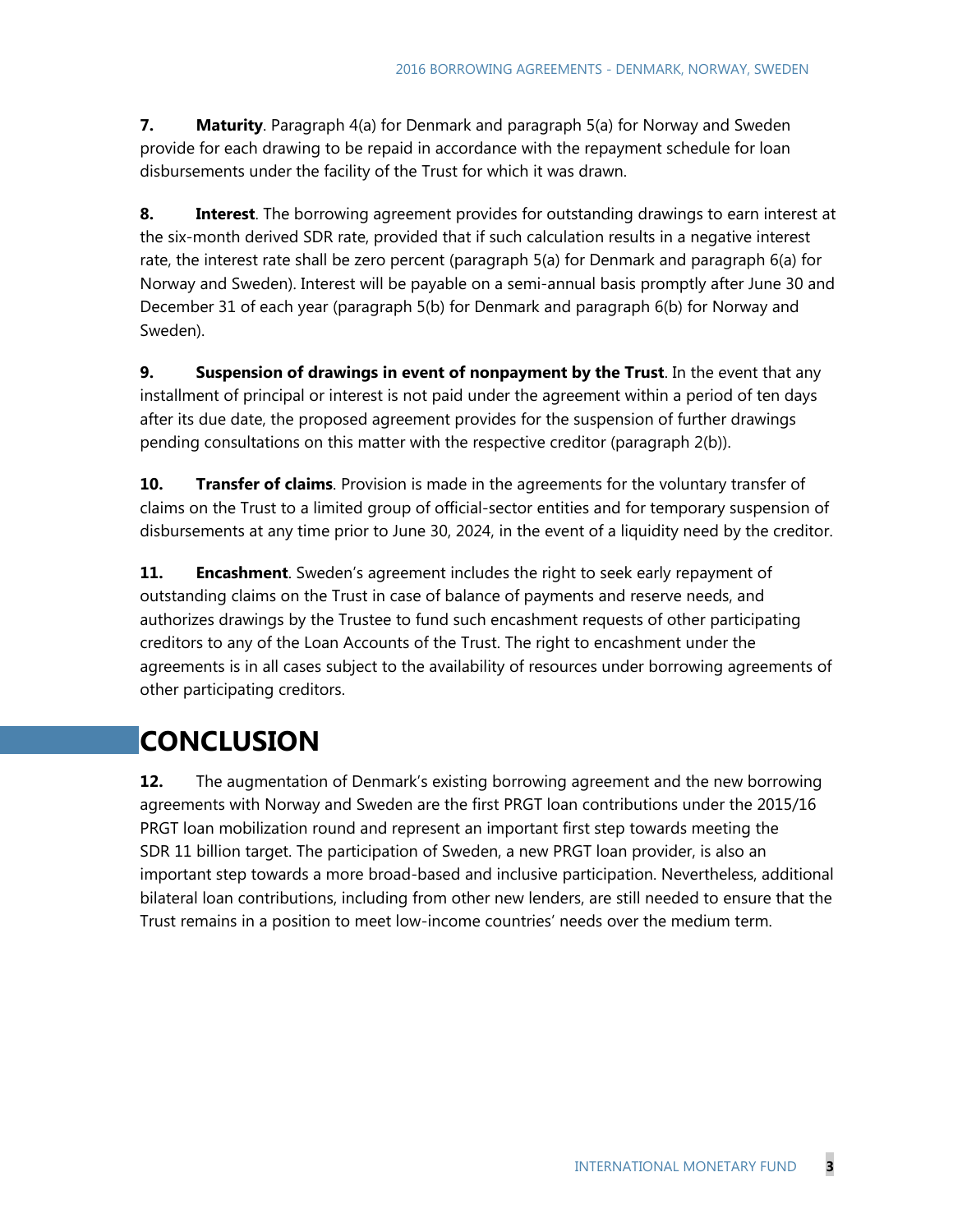### **Attachment I. Amendment to the Borrowing Agreement Between Danmarks Nationalbank and the International Monetary Fund as Trustee of the Poverty Reduction and Growth**

On November 17, 2016, Denmark's new loan contribution was made effective when the Managing Director acknowledged Danmarks Nationalbank's consent to the amendment of its borrowing agreement with the Poverty Reduction and Growth Trust, dated January 28, 2010.

Accordingly, paragraph 1 of the 2010 borrowing agreement has been amended to augment the amount with Denmark's new contribution of up to SDR 300 million, to a total amount of SDR 500 million. Therefore, the amended paragraph 1 of the agreement now reads as follows (to help identify the change, the additional text is underlined and the deleted text is struck through):

"1. The amount of the loan shall be equivalent of up to SDR 200 500 million with accrued interest."

All other elements of the 2010 borrowing agreement remain unchanged.<sup>1</sup>

-

<sup>&</sup>lt;sup>1</sup> See Press Release No. 10/51, (02/19/2010).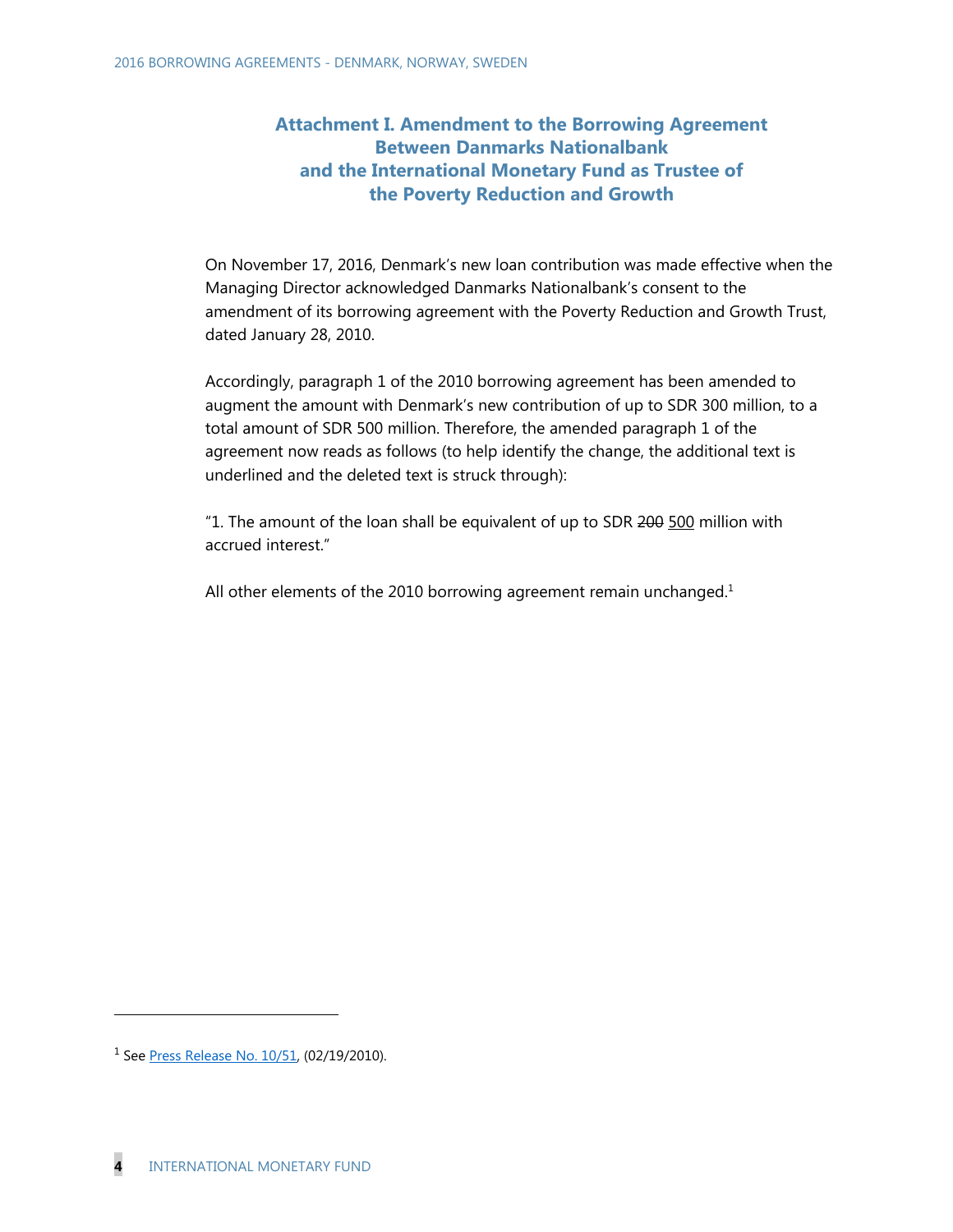### **Attachment II. Borrowing Agreement Between the Norwegian Ministry of Finance representing the Kingdom of Norway and the International Monetary Fund as Trustee of the Poverty Reduction and Growth Trust**

The Norwegian Ministry of Finance, on behalf of the Kingdom of Norway ("Norway"), agrees to lend to the International Monetary Fund (the "Fund") as Trustee (the "Trustee") of the Poverty Reduction and Growth Trust (the "Trust"), for the purposes of providing loan resources to the Trust. Such loan resources shall be provided in accordance with the terms of the Instrument establishing the Trust adopted by the Executive Board of the Fund by Decision No. 8759-(87/176) ESAF, as amended (the "PRGT Instrument"), and on the terms and conditions set out below. This agreement is based on Section III, paragraph 2 of the PRGT Instrument, which authorizes the Managing Director to enter into borrowing agreements with creditors to the Loan Accounts of the Trust.

Norges Bank (the Central Bank of Norway) shall act as agent for the Norwegian Ministry of Finance as regards the implementation of this Agreement.

1. The amount of the loan shall be up to the equivalent of SDR 300 million, of which up to SDR 150 million shall be for the Stand-By Credit Facility (SCF) Loan Account and up to SDR 150 million for the Rapid Credit Facility (RCF) Loan Account of the Trust.

2. (a) The Trustee may make drawings under this agreement at any time during the period from the effective date of this agreement through December 31, 2024. Unless otherwise agreed between Norges Bank and the Trustee, the Trustee shall give Norges Bank at least five business days (Oslo) notice of its intention to draw, and shall provide payment instructions at least two Fund business days prior to the value date of the transaction by SWIFT.

 (b) If any installment of principal or interest is not paid to Norway within a period of ten days after its due date, the Trustee shall not be authorized to make further drawings under this agreement pending consultations with Norges Bank on the matter. However, the Trustee may resume drawings under this agreement once arrears to Norway have been discharged and this has been confirmed by Norges Bank in writing.

3. The Trustee may make drawings under this agreement to finance loan disbursements by the Trustee under the SCF and RCF loan accounts.

4. (a) The amount of each drawing shall be denominated in SDRs. Unless otherwise agreed between the Trustee and Norges Bank, the amount shall be paid by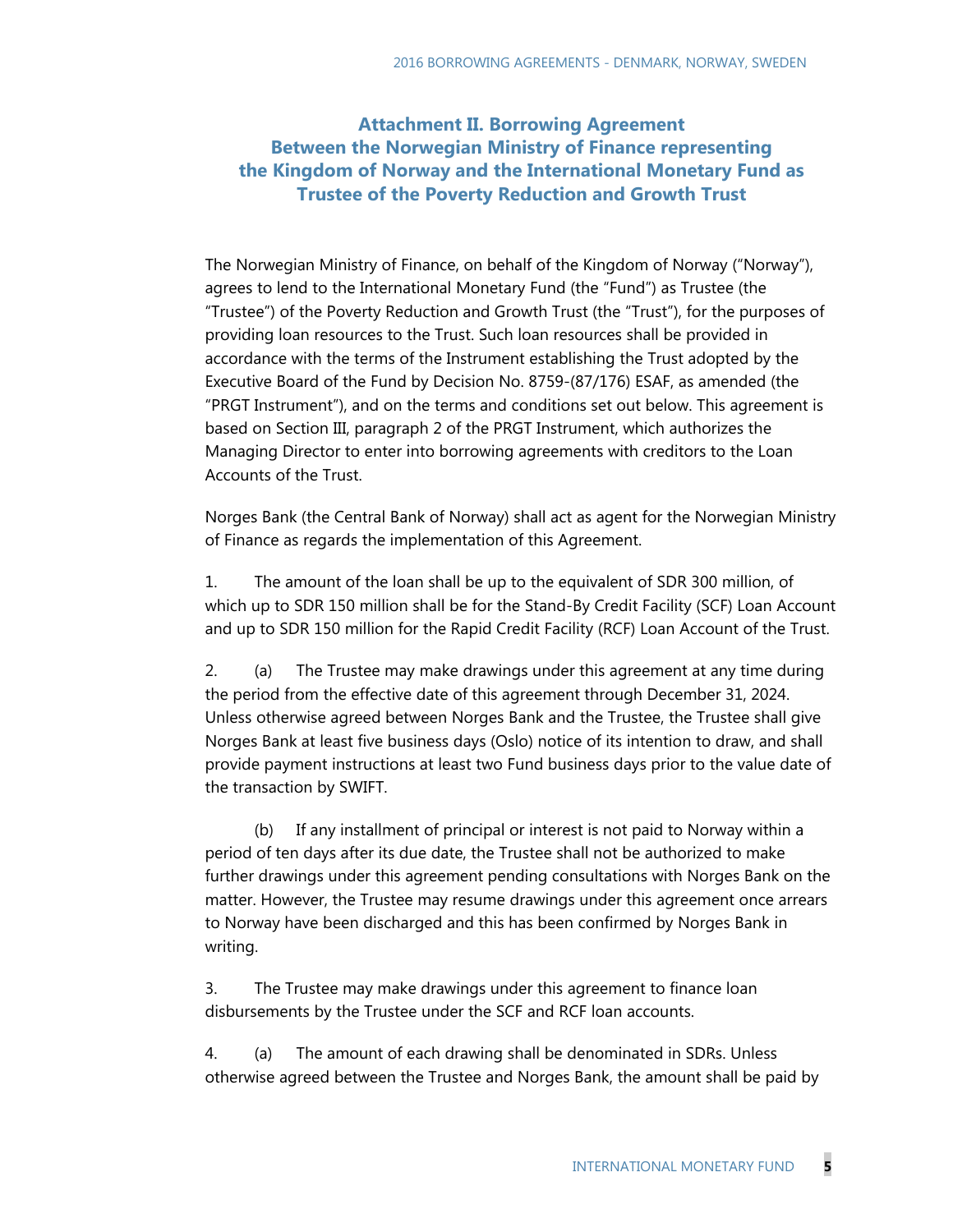Norway on the value date specified in the Trustee's notice by transfer of the equivalent amount of U.S. dollars to an account specified by the Trustee.

 (b) At the request of Norges Bank, the Trustee shall issue to Norway a nonnegotiable certificate evidencing its claim on the Trust resulting from a drawing outstanding under this agreement.

5. (a) Each drawing shall be repaid in accordance with the respective repayment schedules for loan disbursements under the SCF or RCF. At the time of each drawing, the Trustee will indicate in the notice requesting the drawing the specific repayment schedule for the amount drawn. Repayments by the Trust shall be made on the relevant maturity dates.

 (b) By agreement between Norges Bank and the Trustee, any drawing or part thereof may be repaid by the Trustee at any time in advance of maturity. Unless otherwise agreed between the Norges Bank and the Trustee, a request for agreement on early repayment shall be made by the Trustee with at least five business days (Oslo) notice.

 (c) If the relevant maturity date is not a business day of the Fund, the Trans European Automated Real-Time Gross Settlement (Target) system and the domestic markets of the other (non-euro) currencies included in the SDR basket, the repayment date shall be on the first succeeding business day that is a business day for the Fund, the Target system and the domestic markets of the other (non-euro) currencies included in the SDR basket.

6. (a) Interest on the amount outstanding in respect of each drawing shall be computed at an annual rate determined by the Trustee at the time each drawing is made and at intervals of six calendar months thereafter, from the product of:

(i) the interest rates on domestic instruments in each currency included in the SDR basket, as reported to the Trustee by each reporting agency, two LIBOR business days prior to the commencement of the interest rate period to which such computation applies—provided that if this date is not a business date of the Fund, such date shall be the first preceding business day of the Fund that is also a LIBOR business day—as follows:

- the bond equivalent yield for six-month U.S. Treasury bills,

the six-month Euro-denominated euro government bond yield for bonds rated AA and above, as published by the European Central Bank,

- the bond equivalent yield on six-month Chinese treasury bills,
- the bond equivalent yield on six-month Japanese treasury bills,
- the six-month interbank rate in the United Kingdom, and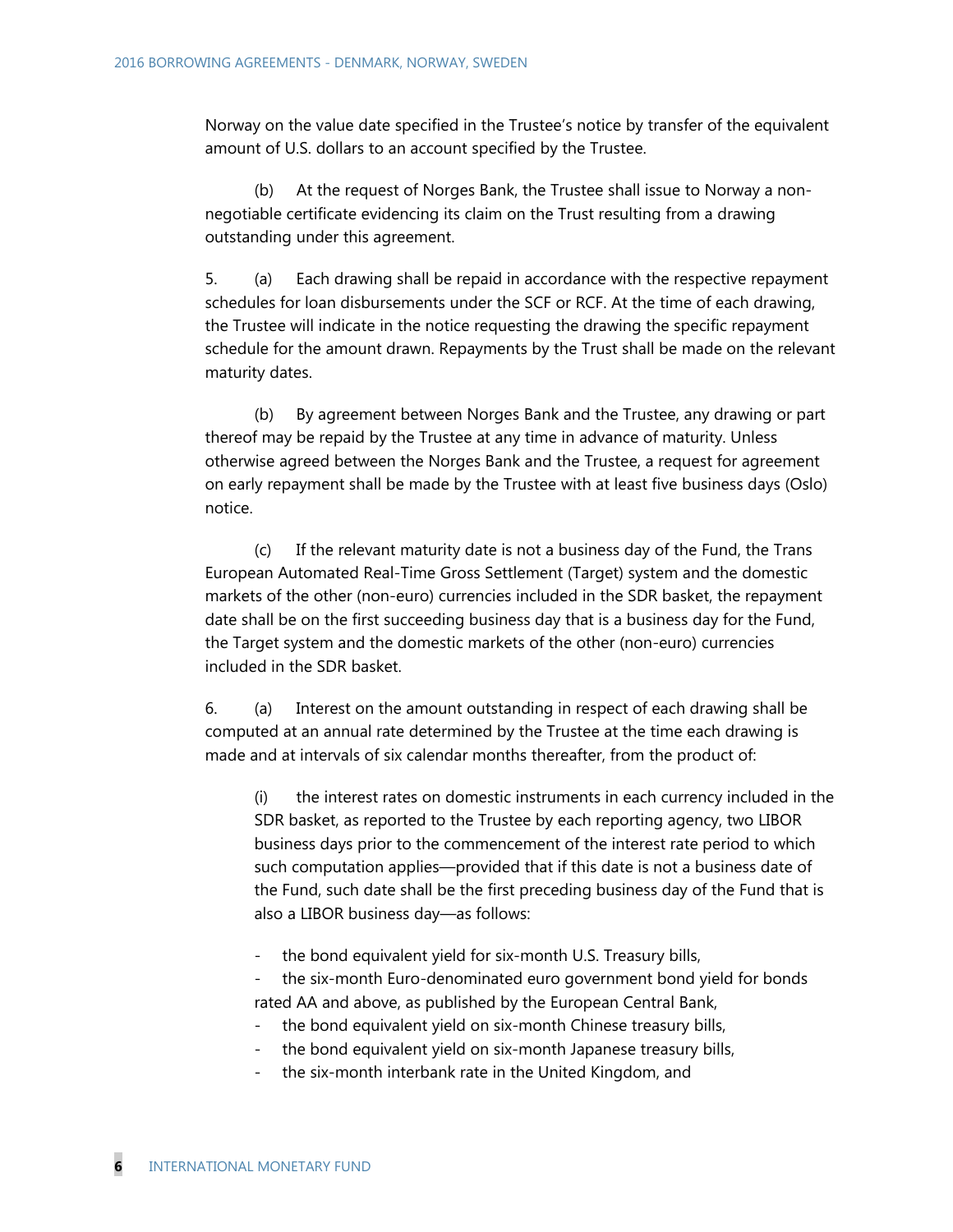(ii) the percentage weight of that currency in the valuation of the SDR on that business day, calculated by using the same amounts and exchange rates for currencies as are employed by the Fund for calculating the value of the SDR in terms of the U.S. dollar on that day. The applicable interest rate shall be the sum of the products so calculated, rounded to two decimal places, provided that, if such calculation results in a negative interest rate, the applicable interest rate shall be zero percent.

 (b) The amount of interest payable in respect of each drawing shall be calculated on an actual day basis and shall be paid on all outstanding drawings under this agreement promptly after June 30 and December 31 of each year.

7. (a) Payments of principal and interest shall be made in U.S. dollars or in other media as may be agreed between the Trustee and Norges Bank.

 (b) Payments in U.S. dollars shall be made by crediting the amount due to the account of the Norges Bank at the Federal Reserve Bank of New York in New York City (account no 0210-8513-0). Payments in SDRs shall be made by crediting Norway's holdings account in the Special Drawing Rights Department. Payments in other currencies shall be made to an account of the Norges Bank as agreed between the Trustee and the Norges Bank.

8. (a) Norway shall have the right to transfer at any time all or part of any claim to any member of the Fund, to the central bank or other fiscal agency designated by any member for purposes of Article V, Section 1 of the Fund's Articles of Agreement, or to any official entity that has been prescribed as a holder of SDRs pursuant to Article XVII, Section 3 of the Fund's Articles of Agreement.

 (b) The transferee shall acquire all the rights of Norway under this agreement with respect to repayment of and interest on the transferred claim.

9. At the request of Norges Bank, calls on Norway's commitment to meet drawings may be suspended temporarily at any time prior to June 30, 2024, subject to the provisions of Section III, paragraph 4(c) and (d) of the PRGT Instrument.

10. Unless otherwise agreed between the Trustee and Norges Bank, all transfers, exchanges, and payments of principal and interest in currencies shall be made at the exchange rates for the relevant currencies in terms of the SDR established by the Fund pursuant to Article XIX, Section 7(a) of the Fund's Articles of Agreement and the rules and regulations of the Fund thereunder for the second business day of the Fund before the value date of the transfer, exchange or payment.

11. (a) If the Fund changes the method of valuing the SDR, all transfers, exchanges, and payments of principal and interest made two or more business days of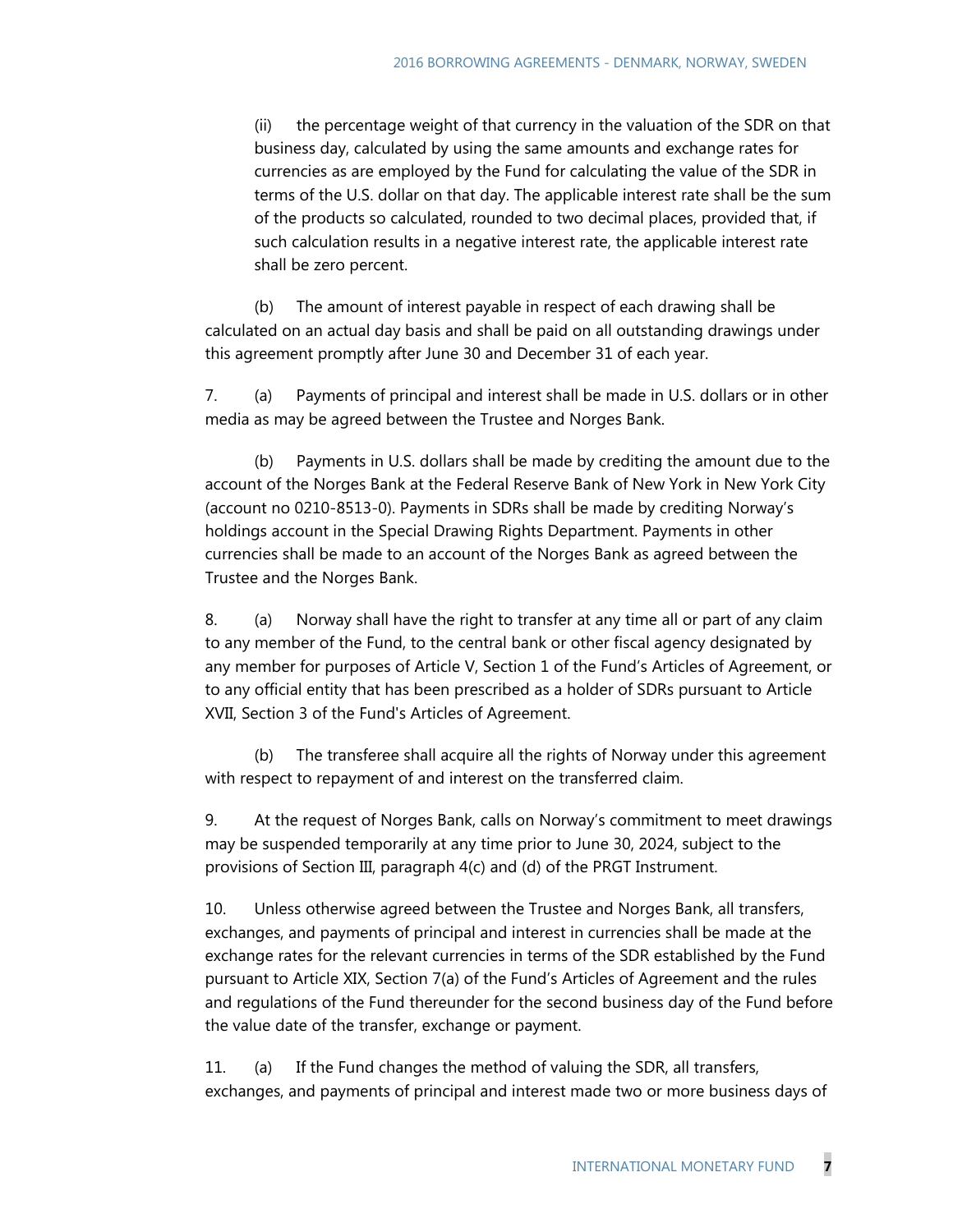the Fund after the effective date of the change shall be made on the basis of the new method of valuation.

 (b) If there is a change in the currency composition of the SDR basket, the interest rate calculations and instruments under paragraph 6(a)(i) shall be modified by operation of this clause to:

(i) incorporate, for any new currency included in the SDR basket, the interest rate on a widely used six-month domestic instrument for such currency as determined by the Trustee after consultation with the Norges Bank, and

(ii) delete, for any currency removed from the SDR basket, the reference to the relevant domestic instrument. This modification shall be effective as of the date the changes in the method of valuing the SDR become effective.

12. Any question arising hereunder shall be settled by mutual agreement between Norway and the Trustee.

13. (a) This agreement may be executed in duplicate counterparts, each of which shall be deemed an original and both of which together shall constitute but one and the same instrument.

(b) This agreement shall become effective on the last date written below.

IN WITNESS WHEREOF, the Ministry of Finance, on behalf of the Kingdom of Norway, and the Trustee have executed this Agreement.

For the MINISTRY OF FINANCE, on behalf of the Kingdom of Norway:

\_\_\_\_\_\_\_\_\_\_\_\_\_\_\_\_\_\_\_\_\_ \_\_\_\_\_\_\_\_\_\_\_\_\_\_\_\_\_\_\_\_

\_\_\_\_\_\_\_\_\_\_\_\_\_\_\_\_\_\_\_\_ \_\_\_\_\_\_\_\_\_\_\_\_\_\_\_\_\_\_\_\_

October 27, 2016

Ms. Siv Jensen/s Date Minister of Finance

For the INTERNATIONAL MONETARY FUND as Trustee:

November 17, 2016

Christine Lagarde/s Date Managing Director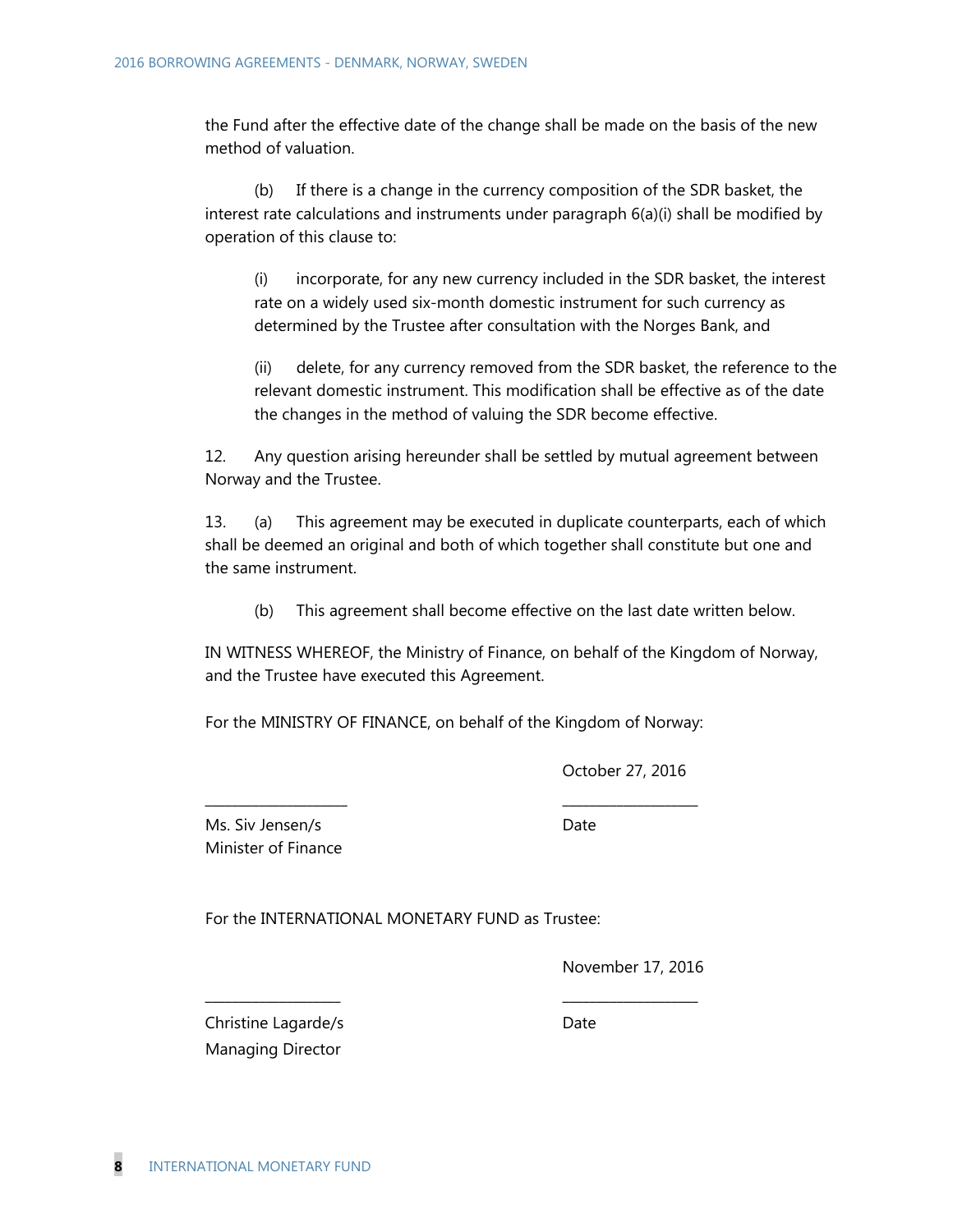### **Attachment III. Borrowing Agreement Between the Sveriges Riksbank and the International Monetary Fund as Trustee of the Poverty Reduction and Growth Trust**

The Sveriges Riksbank (the "Bank") agrees to lend to the International Monetary Fund (the "Fund") as Trustee (the "Trustee") of the Poverty Reduction and Growth Trust (the "Trust") for the purposes of providing loan resources to the Trust. Such loan resources shall be provided in accordance with the terms of the Instrument establishing the Trust adopted by the Executive Board of the Fund by Decision No. 8759-(87/176) ESAF, as amended (the "PRGT Instrument"), and on the terms and conditions set out below. This agreement is based on Section III, paragraph 2 of the PRGT Instrument, which authorizes the Managing Director to enter into borrowing agreements with creditors to the Loan Accounts of the Trust.

1. The amount of the loan shall be the equivalent of up to SDR 500 million.

2. (a) The Trustee may make drawings under this agreement at any time during the period from the effective date of this agreement through December 31, 2024. Unless otherwise agreed between the Bank and the Trustee, the Trustee shall give the Bank at least five business days Stockholm notice of its intention to draw, and shall provide payment instructions at least two Fund business days prior to the value date of the transaction by SWIFT.

 (b) If any installment of principal or interest is not fully paid to the Bank within a period of ten days after its due date, the Trustee shall not make further drawings under this agreement pending consultations with the Bank on the matter. However, the Trustee may resume drawings under this agreement once arrears to the Bank have been discharged.

3. The Trustee may make drawings under this agreement to finance (i) loan disbursements by the Trustee under the General Loan Account and (ii) the early repayment pursuant to Section III, paragraph 4(b) of the PRGT Instrument of the Trustee's outstanding indebtedness under other borrowing agreements to any of the Loan Accounts of the Trust.

4. (a) The amount of each drawing shall be denominated in SDRs. Unless otherwise agreed between the Trustee and the Bank, the amount shall be paid by the Bank on the value date specified in the Trustee's notice by transfer of the equivalent amount in U.S. dollars to an account specified by the Trustee.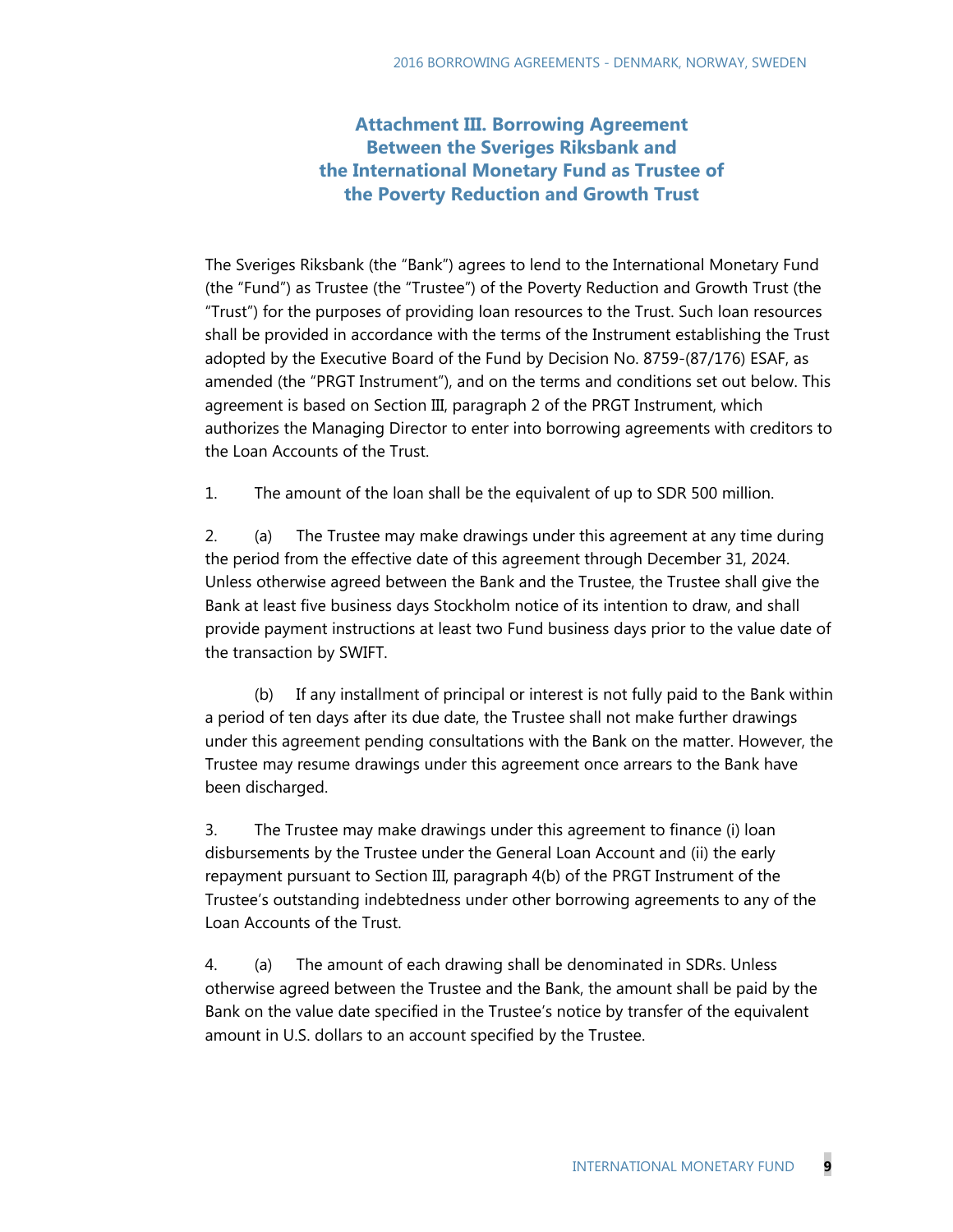(b) Upon request, the Trustee shall issue to the Bank a non-negotiable certificate evidencing its claim on the Trust resulting from a drawing outstanding under this agreement.

5. (a) Each drawing shall be repaid in accordance with the repayment schedule for loan disbursements under the facility of the Trust for which it was drawn. At the time of each drawing, the Trustee will indicate in the notice requesting the drawing the specific repayment schedule for the amount drawn. Repayments by the Trust shall be made on the relevant maturity dates.

 (b) By agreement between the Bank and the Trustee, any drawing or part thereof may be repaid by the Trustee at any time in advance of maturity. Unless otherwise agreed between the Bank and the Trustee, a request for agreement on early repayment shall be made by the Trustee with at least five business days Stockholm notice.

 (c) If the relevant maturity date is not a business day of the Fund, the Trans-European Automated Real-time Gross Settlement (Target) system and the domestic markets of the other (non-euro) currencies included in the SDR basket, the repayment date shall be on the first succeeding business day that is a business day for the Fund, the Target system and the domestic markets of the other (non-euro) currencies included in the SDR basket.

6. (a) Interest on the amount outstanding in respect of each drawing shall be computed at an annual rate determined by the Trustee at the time each drawing is made and at intervals of six calendar months thereafter, from the product of:

(i) the interest rates on domestic instruments in each currency included in the SDR basket, as reported to the Trustee by each reporting agency, two LIBOR business days prior to the commencement of the interest rate period to which such computation applies—provided that if this date is not a business date of the Fund, such date shall be the first preceding business day of the Fund that is also a LIBOR business day—as follows:

the bond equivalent yield for six-month U.S. Treasury bills,

the six-month Euro-denominated euro government bond yield for bonds rated AA and above, as published by the European Central Bank,

- the bond equivalent yield on six-month Chinese treasury bills,
- the bond equivalent yield on six-month Japanese treasury bills,
- the six-month interbank rate in the United Kingdom, and

(ii) the percentage weight of that currency in the valuation of the SDR on that business day, calculated by using the same amounts and exchange rates for currencies as are employed by the Fund for calculating the value of the SDR in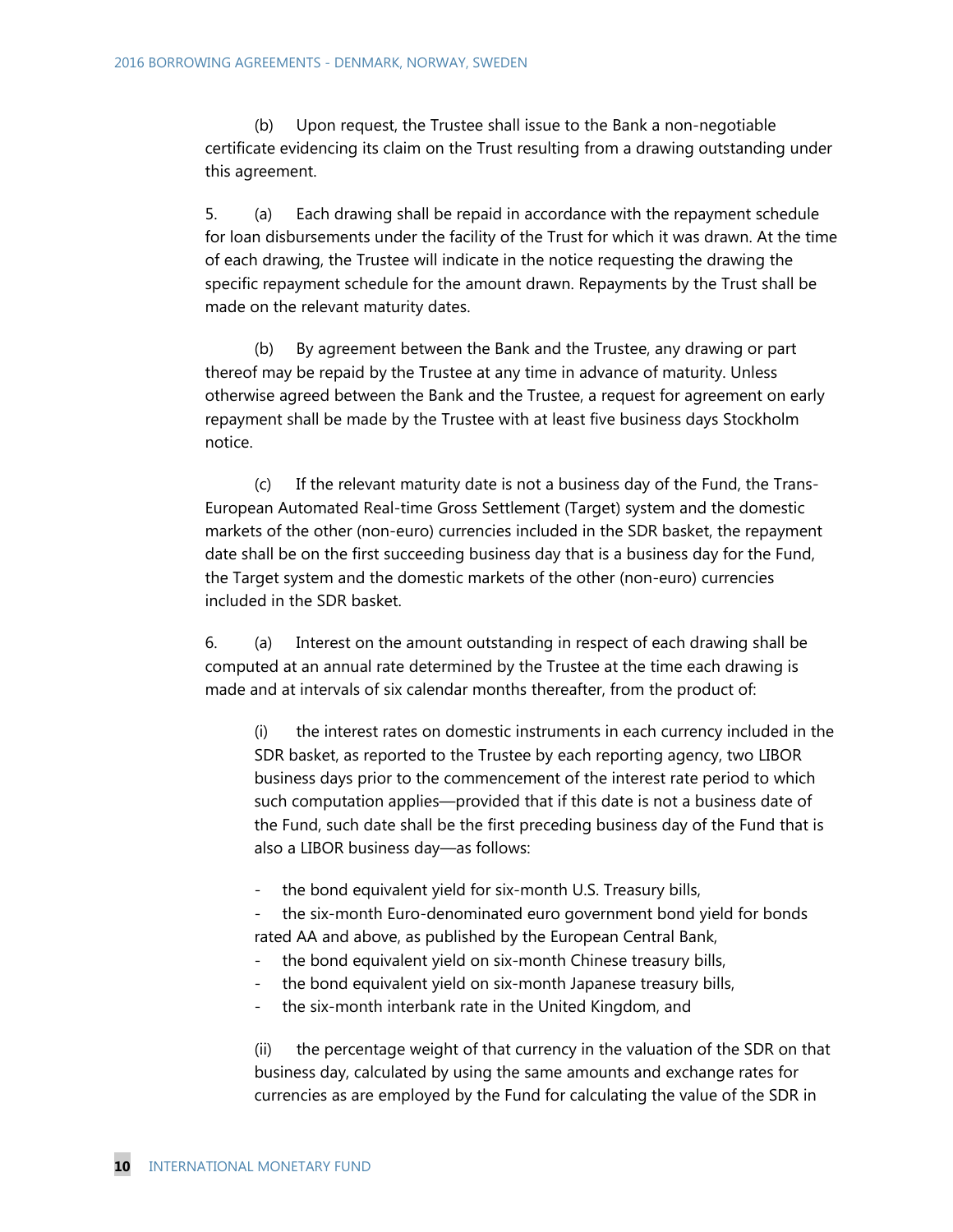terms of the U.S. dollar on that day. The applicable interest rate shall be the sum of the products so calculated, rounded to two decimal places, provided that, if such calculation results in a negative interest rate, the interest rate shall be zero percent.

 (b) The amount of interest payable in respect of each drawing shall be calculated on an actual day basis and shall be paid on all outstanding drawings under this agreement promptly after June 30 and December 31 of each year.

7. (a) Payments of principal and interest shall be made in U.S. dollars or in other media as may be agreed between the Trustee and the Bank; provided however that payments by the Trustee of principal pursuant to paragraph 9 shall be made in SDRs or a freely usable currency as determined by the Trustee after consultation with the Bank.

(b) Payments in U.S. dollars or other currencies shall be made to an account of the Bank as agreed between the Trustee and the Bank. Payments in SDRs shall be made by crediting Sweden's holdings account in the Special Drawing Rights Department.

8. (a) The Bank shall have the right to transfer at any time all or part of any claim to any member of the Fund, to the central bank or other fiscal agency designated by any member for purposes of Article V, Section 1 of the Fund's Articles of Agreement, or to any official entity that has been prescribed as a holder of SDRs pursuant to Article XVII, Section 3 of the Fund's Articles of Agreement.

 (b) The transferee shall acquire all the rights of the Bank under this agreement with respect to repayment of and interest on the transferred claim, except that the transferee shall acquire the right to request early repayment under paragraph 9 of this agreement only if it is a member or the central bank or other fiscal agency of a member and, at the time of transfer, the member's balance of payments and reserve position was considered sufficiently strong in the opinion of the Fund for its currency to be usable in transfers under the Financial Transactions Plan.

9. The Bank shall have the right to seek early repayment of all or part of the principal amount of its outstanding claims on the Trust pursuant to Section III, paragraph 4(b) of the PRGT Instrument if the Bank represents that the balance of payments and reserve position of Sweden justify the early repayment, and the Trustee, having given this representation the overwhelming benefit of any doubt, agrees. Early repayment is in all cases subject to the availability of resources under borrowing agreements to the Loan Accounts of the Trust that authorize drawings for such early repayments.

10. At the request of the Bank, calls on its commitment to meet drawings may be suspended temporarily at any time prior to June 30, 2024, subject to the provisions of Section III, paragraph 4(c) and (d) of the PRGT Instrument.